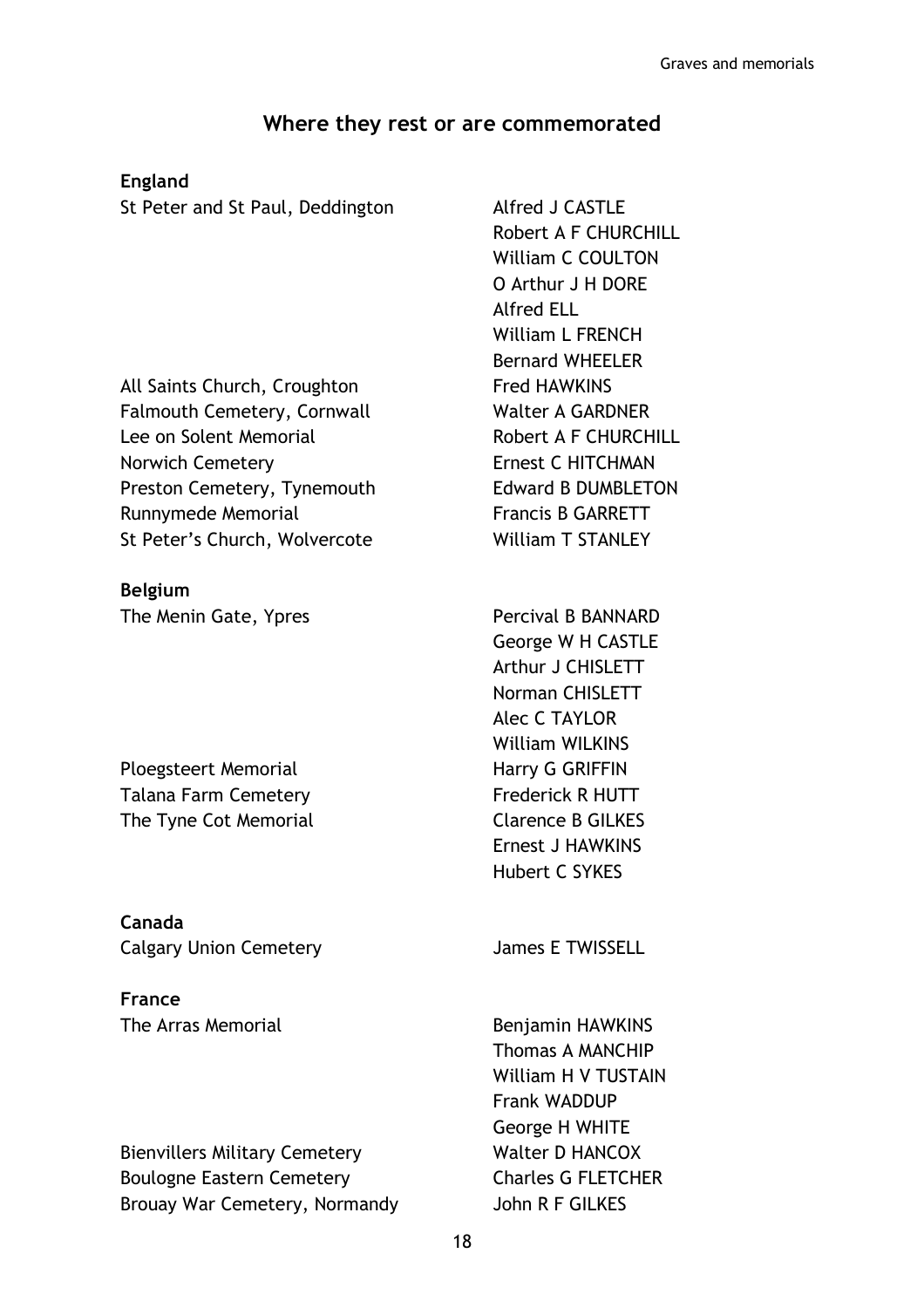Brewery Orchard Cemetery, Bois-Grenier William A WEAVER Cabaret Rouge British Cemetery, Souchez Albert ADEY Calais Southern Cemetery Lawrence L PYMAN Corbie Communal Cemetery Fred C WOOLGROVE Daours Communal Cemetery Extension John H CHECKLEY Doingt Communal Cemetery Extension Ernest W CURRYER Doullens Cemetery Extension No.2 Louis H GARDINER Étaples Military Cemetery James GODFREY

La Ferté-sous-Jouarre Memorial Charles CALLOW Givenchy-en-Gohelle Canadian Cemetery Joseph AUSTIN Godewaersvelde British Cemetery Albert E HANCOX Guards' Cemetery, Combles Percy PINFOLD Guards' Cemetery, Lesboeufs Frederick T TUSTAIN Highland Cemetery, Le Cateau R Page BULL Iwuy Communal Cemetery Joseph W HIORNS Longuenesse (St Omer) Cemetery Wallace J CARVILL Lonsdale Cemetery, Authuile **Edwin SYKES** The Messines Ridge (NZ) Memorial Henry G S CHURCHILL Montescourt Lizerolles Cemetery **Archie W HUTT** Namps-au-Val British Cemetery Albert STEVENS Orchard Dump Cemetery, Arleux-en-Gohelle John E MUNDY The Pozières Memorial William J DUNN The Soissons Memorial Stanley H DEELEY The Thiepval Memorial **Harold FREEMAN** 

Thistle Dump Cemetery, Longueval Norman W SYKES Le Touret Memorial **Albert F SPENCER** 

Germany Berlin 1939-1945 War Cemetery William R GREENAWAY

Greece Mikra British Cemetery, Kalamaria George I DAVIS

India Kirkee 1914-1918 Memorial, Edwin BLISS

Alfred E YERBURY

Archie A GOMM W Rufus HANCOX George W JORDON Isaac SMITH Mathew J TUSTAIN George SYKES